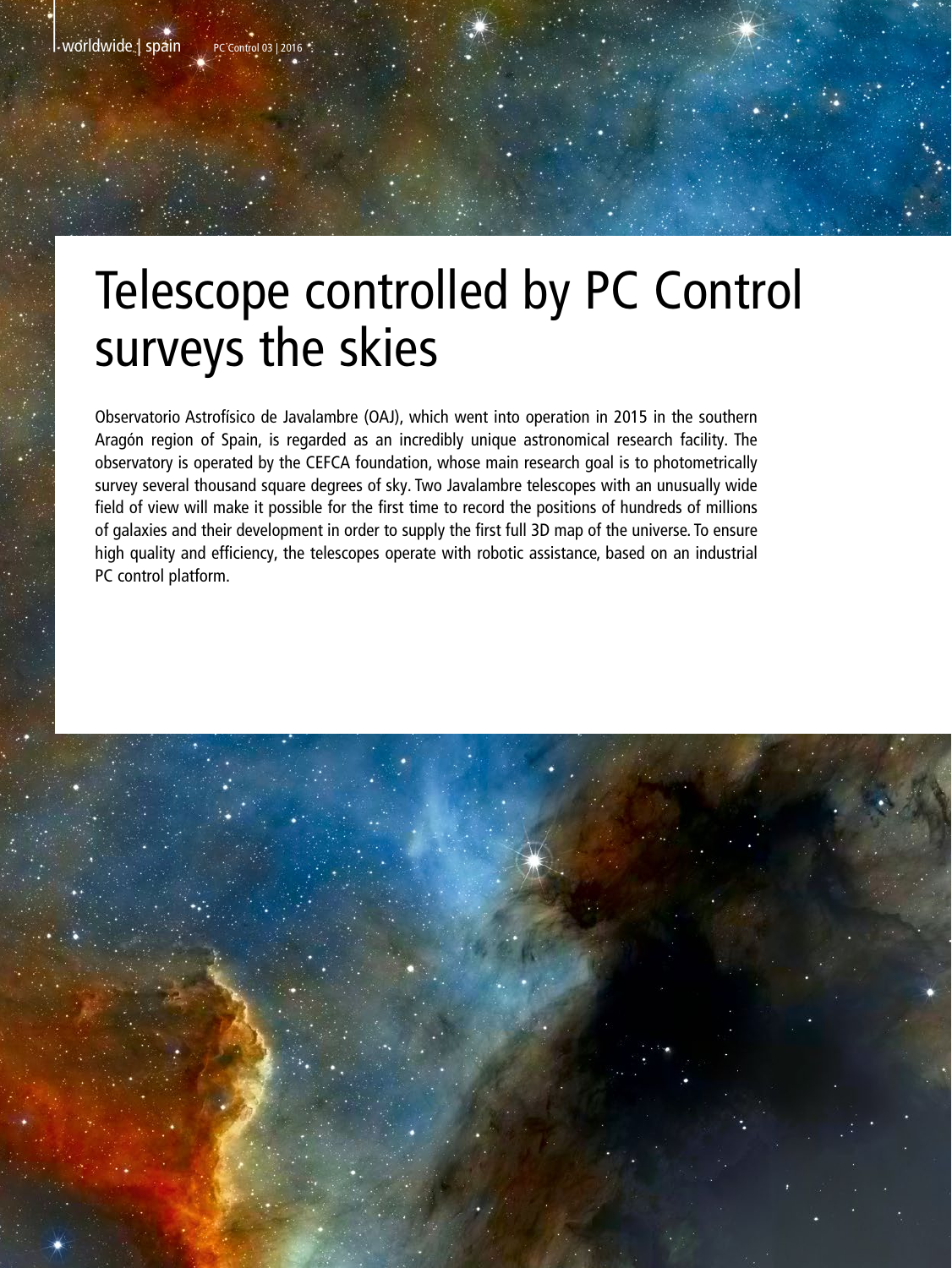

The Centro de Estudios de Física del Cosmos de Aragón, or CEFCA for short, is a state institute concerned with research into the development of galaxies and cosmology. Its headquarters are located in Teruel, Spain – some 40 km from the OAJ site which was constructed on the "Pico del Buitre" at an altitude of 1,957 meters above sea level. The observatory is equipped with two telescopes: the JST/T250, a telescope with a mirror diameter of 2.55 m and a 3-degree field of view, and the smaller JAST/T80, with a mirror diameter of 83 cm and a 2-degree field of view. All data from the sky surveys carried out at the OAJ are sent to the main server in Teruel via wireless communication.

# EtherCAT network connects all systems and subsystems

The observatory's control system is based on a C6640 Industrial PC (IPC) as the master control platform and various CX5000 series Embedded PCs that provide decentralized control. The PC platform ensures the reliable control, monitoring and management of all systems and subsystems installed in the observatory. These systems are divided into five groups according to their location within the observatory: the operations building (Main PLC), the T080 telescope (B080), the monitoring room (BMON), the T250 telescope (B250) and the main operations building (Main Server Rack) (see fig. 1). The main control room is located in the main operations building and is used for the general control of all systems, including the observatory. Even though both telescopes can be controlled from the main control room, local control rooms are available for carrying out specific tasks, such as commissioning, maintenance or other technical work.

All control nodes are linked via EtherCAT in a ring topology, as well as via an Ethernet network with a star topology. The latter links the control units of the C250 camera with the observatory's EtherCAT network over the EtherCAT Automation Protocol (EAP). Communication takes place via a fiber-optic cable using EtherCAT or Ethernet protocols. The high bandwidth of EtherCAT enables the transmission of status information with each cycle. A remote control center is installed at the CEFCA headquarters in Teruel, from which the observatory can be managed, controlled and operated. The status of the OAJ is displayed in real-time on a video wall.

#### Embedded PC facilitates complex control of telescopes

The smaller of the two telescopes, the T80, performs some sky surveys referred to as JAST, beginning with the planned J-PLUS, a photometric multiband survey of the entire sky with expected completion in around two to three years' time. The results will be used to support the calibration of the astrophysical J-PAS survey, which is to be carried out with the JST/T250 telescope. In the next five years the T250 telescope will have surveyed 800 square degrees, or one fifth of the entire sky.

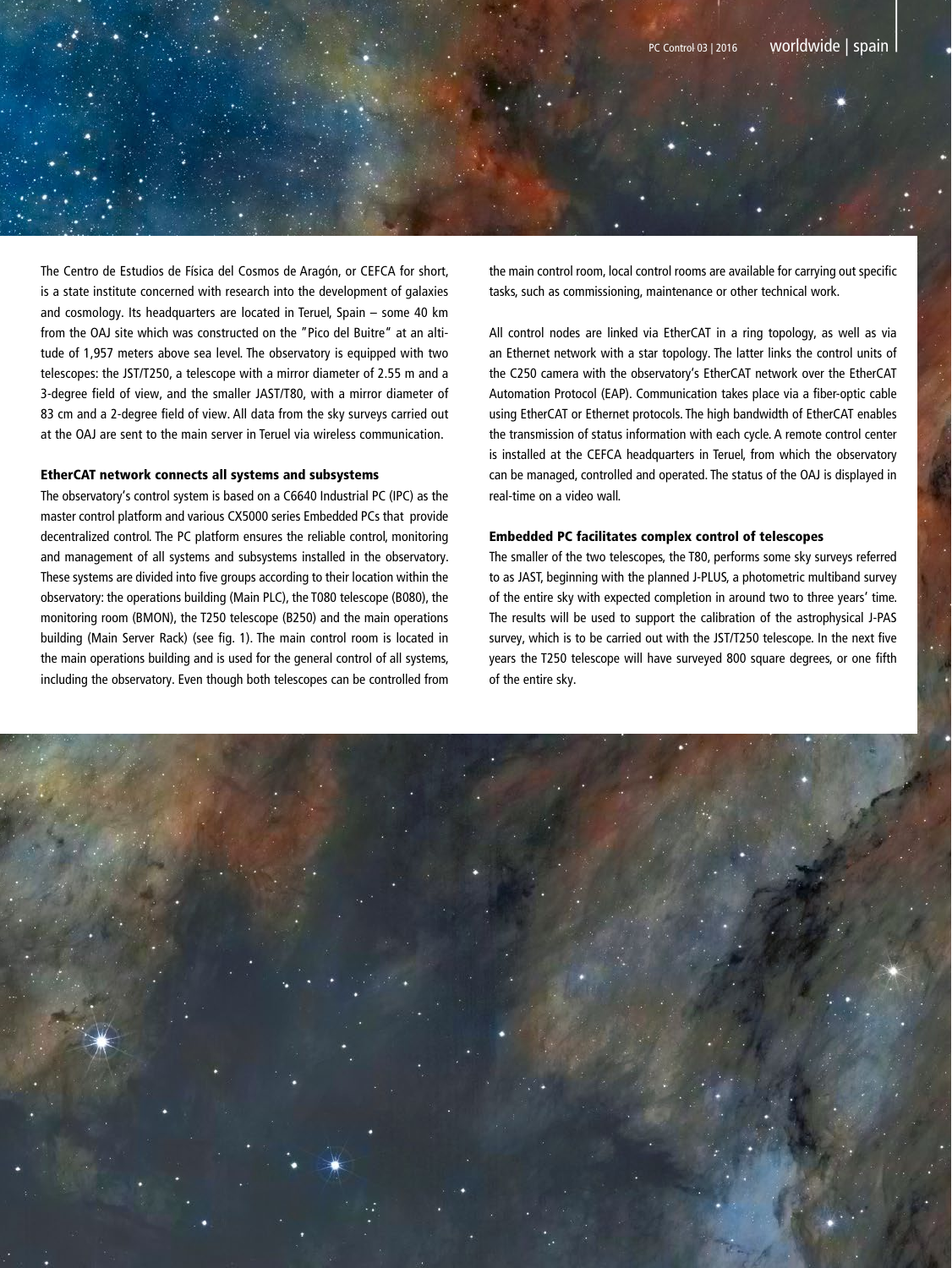

**The Observatorio Astrofísico de Javalambre, erected on the El Pico del Buitre at an altitude of 1,957 meters above sea level, is an astronomical facility designed to survey the sky using two telescopes with unusually wide fields of view.** 



**Fig. 1: The PC-based platform is used for complex monitoring and management of all systems and subsystems installed in the observatory, which are divided into five groups according to their location within the observatory. All control nodes – the operations building (Main PLC), the T080 telescope (B080), the monitoring room (BMON), the T250 telescope (B250) and the main operations building (Main Server Rack) – are linked via EtherCAT in a ring topology, as well as via an Ethernet network with a star topology.** 

Installed on the T250 is a JPCam wide-field camera, specially designed for the photometric surveillance of the northern sky. It consists of a mechanical filter shutter unit and camera system. The latter consists of the cooling and vacuum systems, the CCD detector field, an optically controlled entrance window and electronics. Filter inserts, the shutter and the interface with the telescope form the mechanical basis for the unit. A total of four CX5020 Embedded PCs are used to control the optical lenses, the camera and the hexapod on which the camera is mounted (see fig. 2). The control of the temperature-regulating glycol water for the camera is also performed with an embedded controller, EtherCAT slave module and inline EtherCAT terminals. The cooling system ensures that all heat is removed from the system, including the electronics and the shutter, so that the camera remains at a constant temperature. This prevents irregularities in the imaging due to the expansion or contraction of camera components caused by heat.

#### Control of the dome – an entire world of automation

The dome that covers the T250 telescope is almost 13 m in height and weighs 17 tons. It is controlled by a CX5020 Embedded PC with TwinCAT 2 NC PTP software. The compact PC-based controller controls the azimuth movement, which reaches a speed of 27 m/min, the opening and closing of the windshield and the observation window, as well as the rotary movement of the dome. The entire system is driven by Beckhoff AX5xx Servo Drives with integrated safety option card and servo motors. Safety I/Os are also integrated seamlessly into the control system via TwinSAFE terminals. The CX5020 is connected with a slip-ring system over PROFIBUS to a further CX5020, which is mounted in the lower, immobile part of the dome.

#### Mirror maintenance necessitates high-precision transport

The mirror of the T250 telescope has a diameter of 2.55 m  $-$  a precision instrument whose surface must be polished with extremely high accuracy to ensure that the deviation of the reflected beams is as small as possible. Such a mirror is valued around several hundred million euros, which means that maintenance work, such as the renewal of the aluminum layer, requires the utmost care. The OAJ has a special aluminizing room for this, in which the characteristic values of the mirror surface are meticulously maintained, remaining as close as possible to the state in which it was delivered from the factory. In view of the size and weight of the mirror, its transport to the maintenance room some 16.5 meters away represents a remarkable challenge. The lifting system that moves the mirror up and down is controlled with the highest precision by an Embedded PC and a servo drive with integrated safety functionality. The speed is only 15 cm per minute  $-$  a movement that is barely perceptible by the human eye. However, each minute acceleration or deceleration could cause tiny scratches on the glass, which would result in sky observation errors.

## Integrated safety technology with TwinSAFE

Many of the safety circuits in the OAJ were designed on the basis of the TwinSAFE system. "With the aid of the EL6900 TwinSAFE logic terminal, we are able to add functional groups that control the various inputs and outputs, enabling us to implement important tasks such as emergency stop, AND and OR logical function blocks, as well as power-on and power-off delays with  $T_{\text{ON}}$  and  $T_{\text{OFF}}$  among others," explains Axel Yanes, head of engineering at the OAJ. "The OAJ control system is conceived as a global system in which all components are interconnected and the devices constantly exchange information. They interact in a synchronous manner, so our entire safety system must be able to do the same." The safety information is transmitted via the FailSafe over EtherCAT (FSoE)